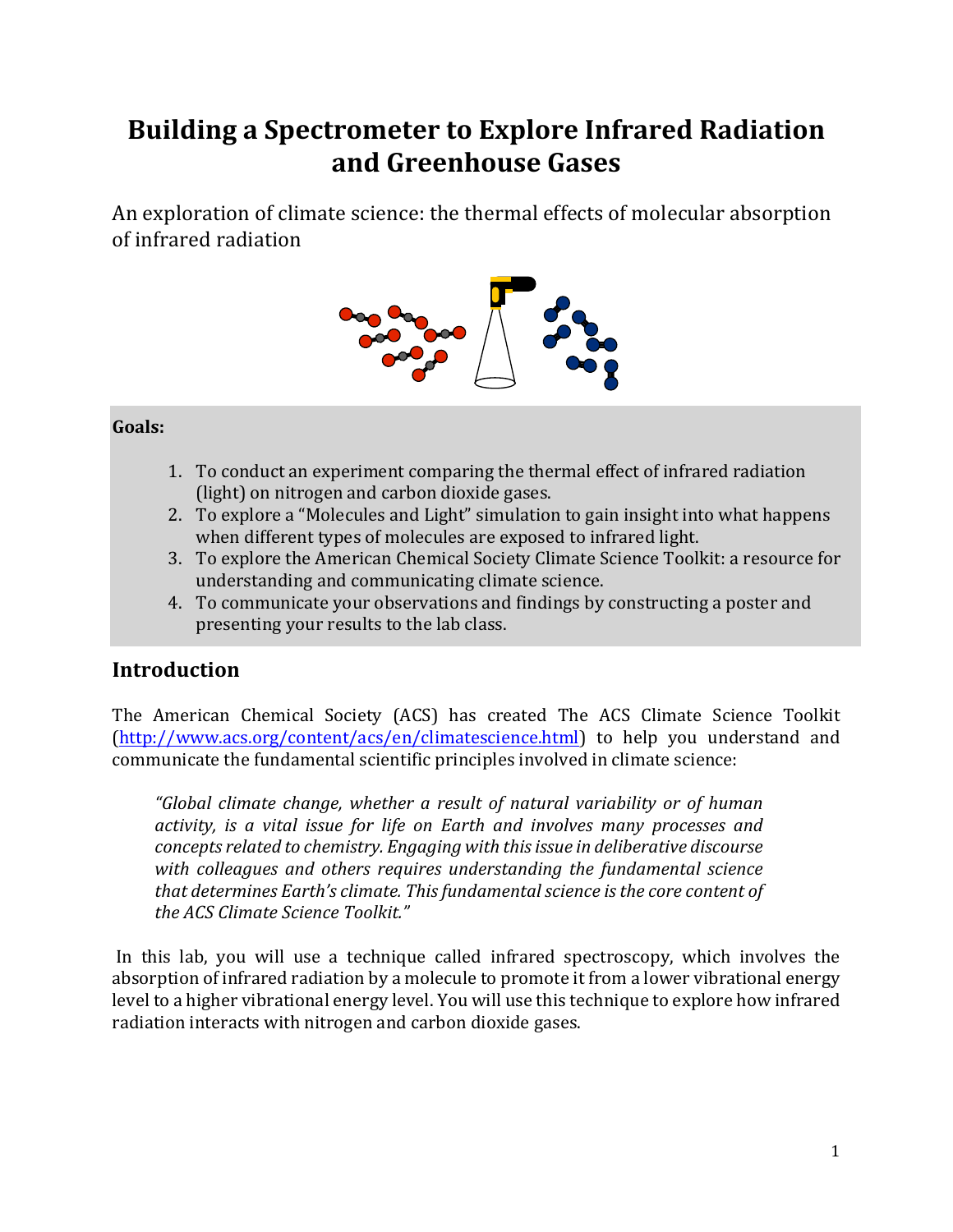#### **What is infrared light?**

Infrared  $(IR)$  light is a type of electromagnetic radiation. It is associated with less energy than the wavelengths of electro-magnetic radiation that we call visible light. IR light is invisible to the human eye, but we can feel it. The Figure here shows a portion of the electromagnetic spectrum (EMS) illustrating the relationships between wavelength, frequency and energy.





When you're standing near a woodstove, the warmth you sense is the result of your skin absorbing infrared light emitted from the stove. You may also be familiar with a way of "seeing" infrared light: thermal imaging. Thermographic cameras produce images by detecting infrared light emitted by surfaces. The Figure here shows a hot plate turned on. Whiter regions of the image correspond with more infrared light being emitted from these areas and hotter surface temperatures. 

#### **What is infrared absorption?**

When light in the EMS is absorbed, light quanta matching the energy spacing requirements are accepted to increase the energy of the atom or molecule. For UV-vis, this involves the promotion of an electron from a lower energy to a higher energy orbital. For infrared, it involves vibrating bonds. When absorption of light occurs, it increases the vibrational state, which as shown in the cartoon below, can result in the bond length increasing. When infrared light is absorbed, various changes in the vibrational states can occur, including bond lengthening, and, if three or more atoms are involved, bending.



In today's experiment you will use an infrared thermometer to observe how plastic bags filled with nitrogen  $(N_2)$  gas and carbon dioxide  $(CO_2)$  gas interact with infrared light. You will do this by building an infrared spectrometer, which has an IR source, sample (bag filled with gas), and detector all in a straight line as shown below:

Infrared heat source  $\rightarrow$  sample (bag filled with gas)  $\rightarrow$  infrared detector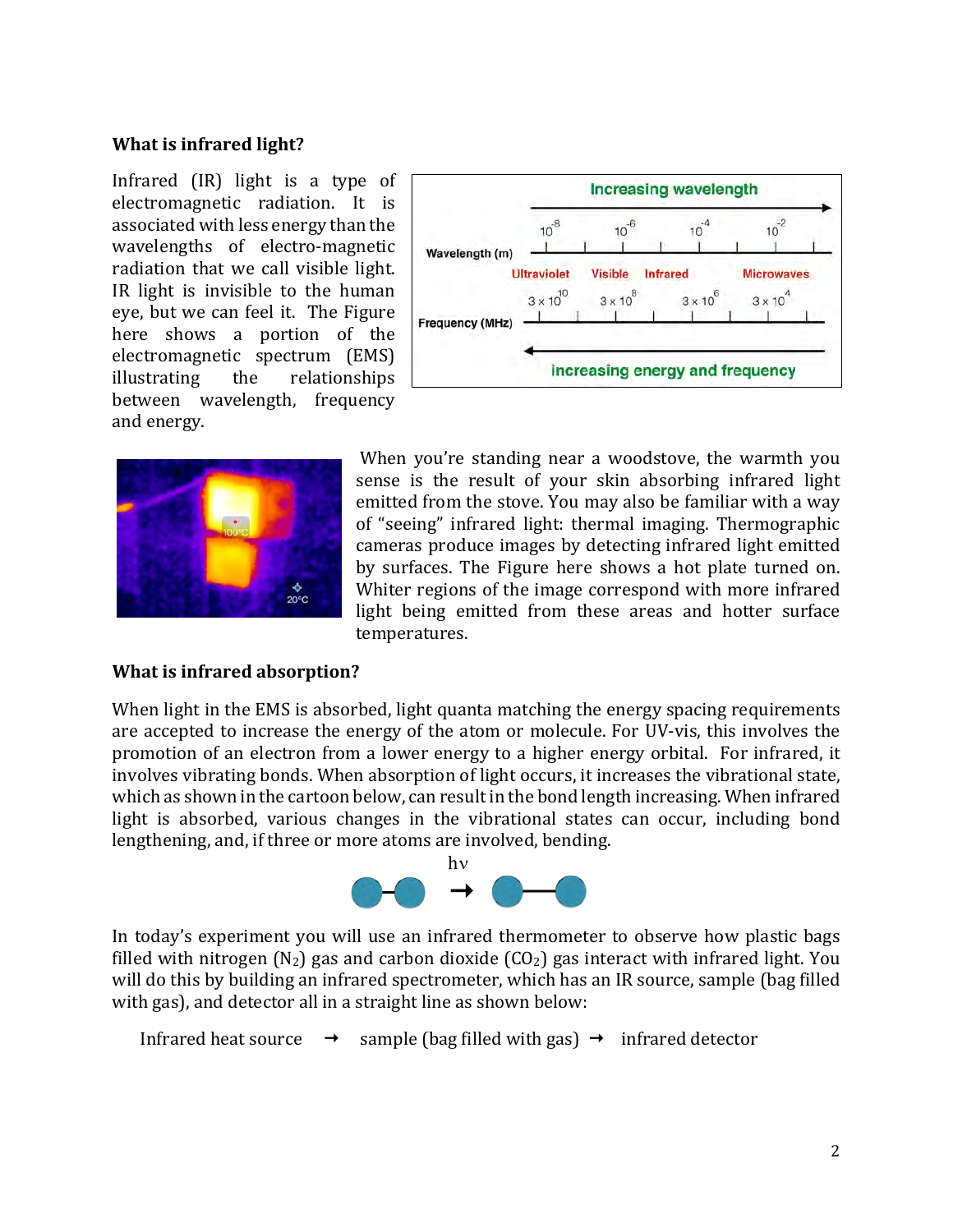#### **Infrared spectrometers**

The IR spectrometer you will build and use today is a simplified version of an instrument that chemists use in research labs called a Fourier Transform Infrared (FTIR) Spectrometer. An FTIR spectrometer is used to record the amount of infrared radiation transmitted through a sample as a function of the energy of the infrared radiation (see Figure below). There are several online databases that provide infrared spectra of many different molecules; see for example the National Institutes of Standards (NIST) database at http://webbook.nist.gov/chemistry/. 



**Infrared spectrum of room air.** Y axis: transmittance vs. X axis: wavenumber  $(cm^{-1})$ 

#### What does an infrared thermometer (sensor) measure?



IR sensors allow you to make inferences about the amount of infrared light emitted from the surface of an object. For example, see the images of the hot plates shown below. The IR sensor contains an electronic element that converts the rate of incoming infrared photons to an electric current. The magnitude of the current is measured and converted into a temperature reading. The higher the amount of infrared light entering the sensor, the

higher the temperature reading on the sensor will be. Please note that the accuracy of the sensor may not be very good. However, we can experimentally adjust for this by taking relative measurements of the temperature. We can compare *the changes* in temperature we get when each bag filled with a different gas is placed in the sample holder. IR sensor

The distance between the sensor and the target object affects the diameter of the bottom of the cone that the sensor can "see." (See picture at the right). The larger the distance the sensor is from the object, the larger the diameter of the bottom of the cone. The IR sensor has a laser



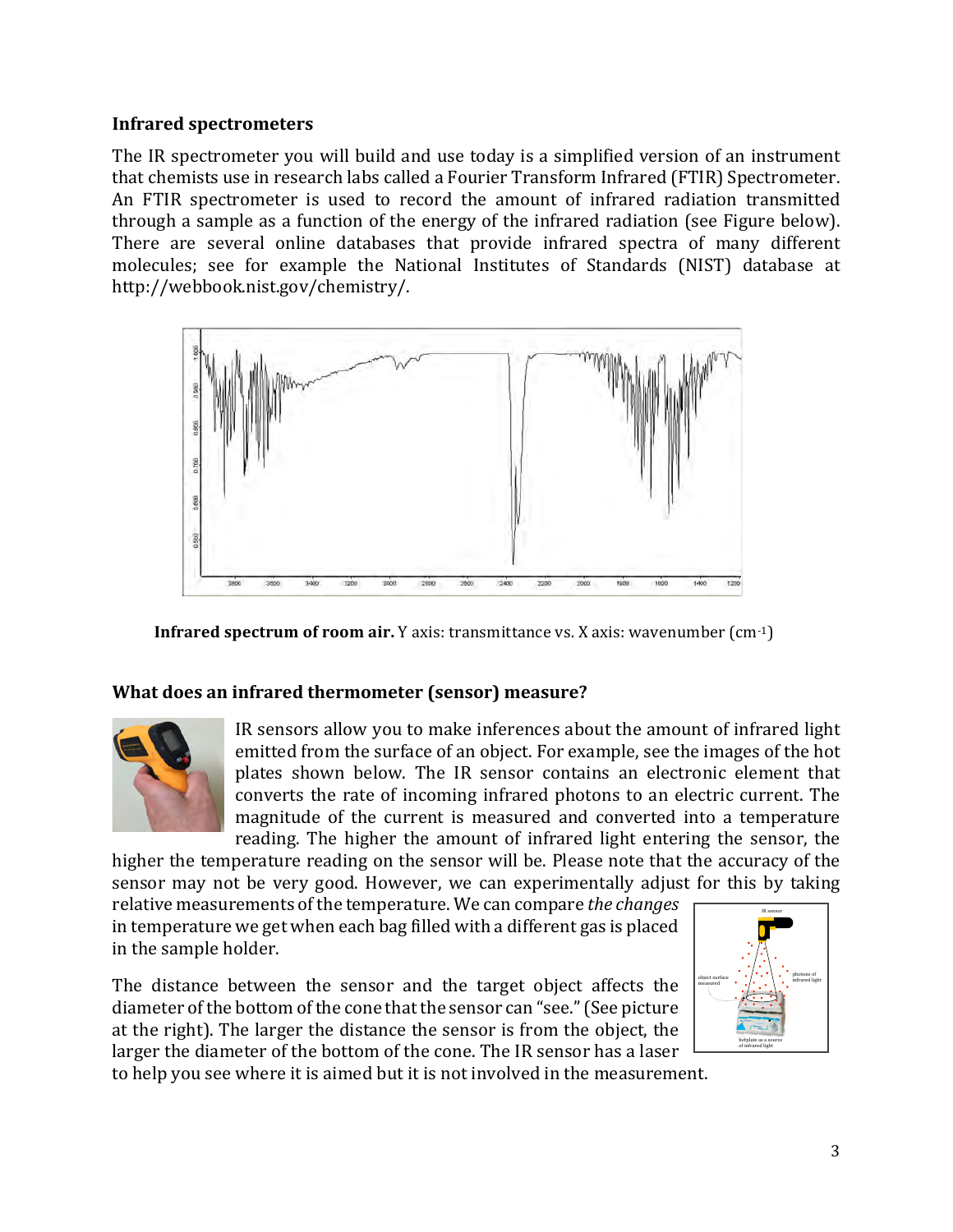



**Images of hot plate. A. Photograph before turning on hot plate. B. Thermal image just after** turning on hot plate. C. Thermal image a few minutes later (Seek thermal camera).

#### **Hazards**

- $\triangleright$  Do not touch the hot surface of the hot plate.
- $\triangleright$  Placing the hot plate on its side may create a burn or fire hazard. Precautions need to be taken to ensure that the surface it is placed on is nonflammable and an appropriate notice is posted to warn students of this potential hazard.
- $\triangleright$  Do NOT test methane or any other flammable gases.
- $\triangleright$  The infrared thermometer uses a laser for alignment purposes. Please do not point the laser at someone or look into the beam of the laser.



Note again: the laser light is useful in aligning the path of our spectrometer but is not important to the measurement of IR radiation.

#### **Materials:**

| <b>Chemicals:</b>                 | <b>Supplies &amp; Equipment:</b>       |
|-----------------------------------|----------------------------------------|
| Nitrogen gas $(N_2)$              | Polyethylene bags and twist-ties.      |
| Carbon dioxide (CO <sub>2</sub> ) | Ring stands & clamps                   |
|                                   | Hot plate                              |
| Optional:                         | IR thermometer                         |
| Deionized water                   | Plastic test tube rack (sample holder) |
| Sodium chloride (NaCl)            | Poster board and markers               |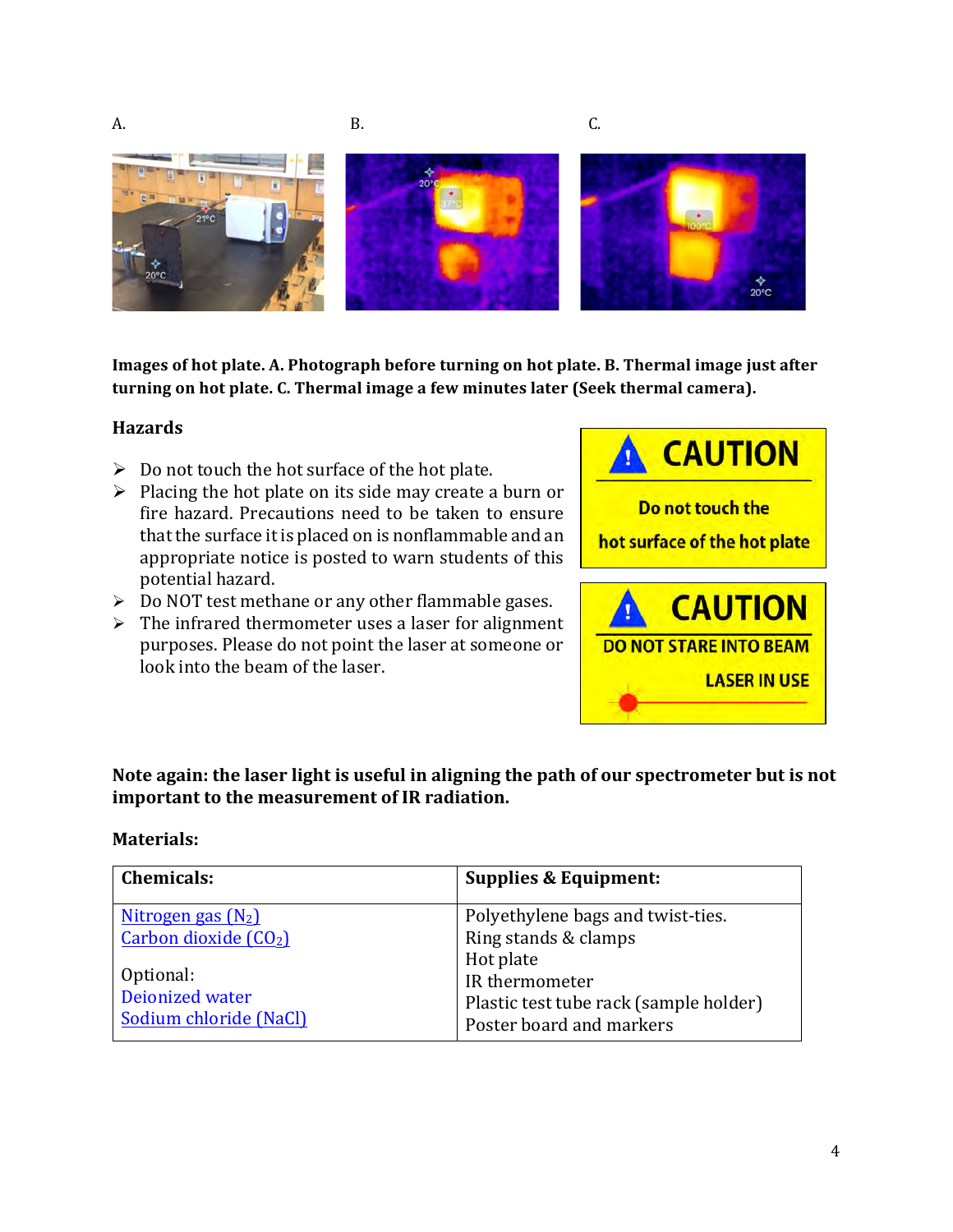### **Pre-Lab Assignment:**

1. Write a short summary of the experiments you will perform today.

2. Prepare a safety table that lists the chemicals, any hazards, and the precautions you will take when handling the chemicals and equipment.

### **Overview**

The investigations you will engage in today are open-ended in the sense that you will be asked to come up with your own interpretation of what your observations suggest. For all of today's activities, you will work in a group of three to four students (two pairs of partners). Discuss any questions marked with a "Q" as a group, as you encounter them.

After performing the experiments, your task will be to come together to explain the physical phenomena you have observed and then use your explanation to make a prediction about a larger scale scenario. Each group will construct a poster and then present your findings to other groups in a 5-min presentation at the end of the laboratory period. Your lab score will be based on the prelab assignment  $(10 \text{ pts})$ , the poster  $(70 \text{ pts})$ , and the presentation  $(20 \text{ ft})$ pts). In addition, there is extra credit available for this lab (up to 20 pts). All extra credit must to be submitted within two days of presenting the poster.

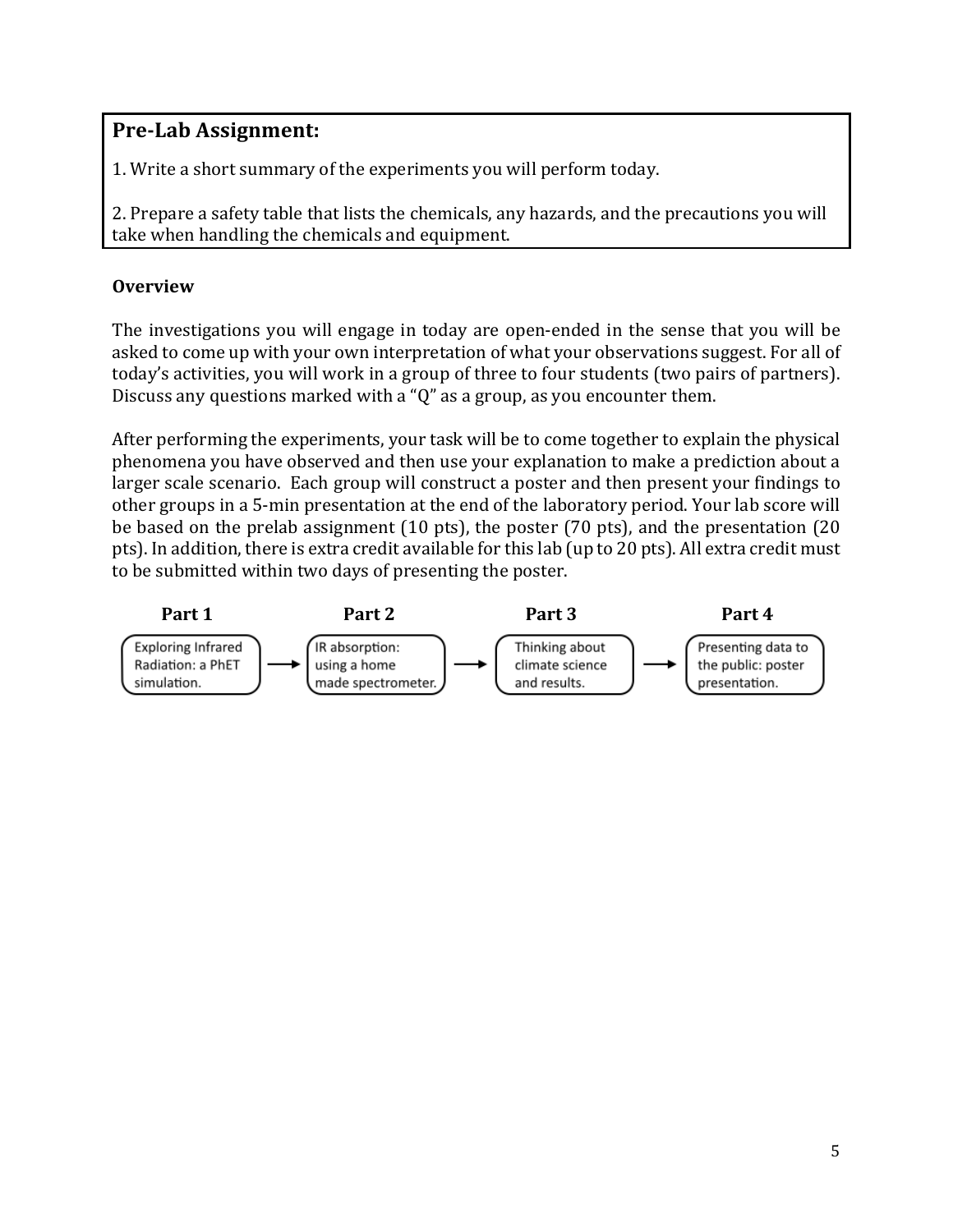### Part 1: The PhET simulation "Molecules and Light"

Experiment with "Molecules and Light". PhET simulations are interactive animations featuring a variety of topics in chemistry, physics, and math that are difficult to visualize. The simulations are designed to provide insight into difficult topics, however, just like the analogies you worked with in earlier labs, keep in mind that they are imperfect representations of complex physical phenomena. The "Molecules and Light" simulation allows you to expose different kinds of molecules to different kinds of light and "observe" what happens. To access the molecules and light PhET simulation use this link:

http://phet.colorado.edu/en/simulation/moleculesand-light



**Screenshot for the PhET simulation: Molecules** and Light, used with permission from PhET **Interactive Simulations, University of Colorado Boulder, http://phet.colorado.edu**

Choose the "run now" option and experiment with the simulation to answer the following questions:

**Q:** What does the PhET simulation suggest about how carbon dioxide and nitrogen react differently to infrared light?

**Q:** Which of the other gases in the simulation behave the same way as carbon dioxide when exposed to infrared light? Which gases act like nitrogen?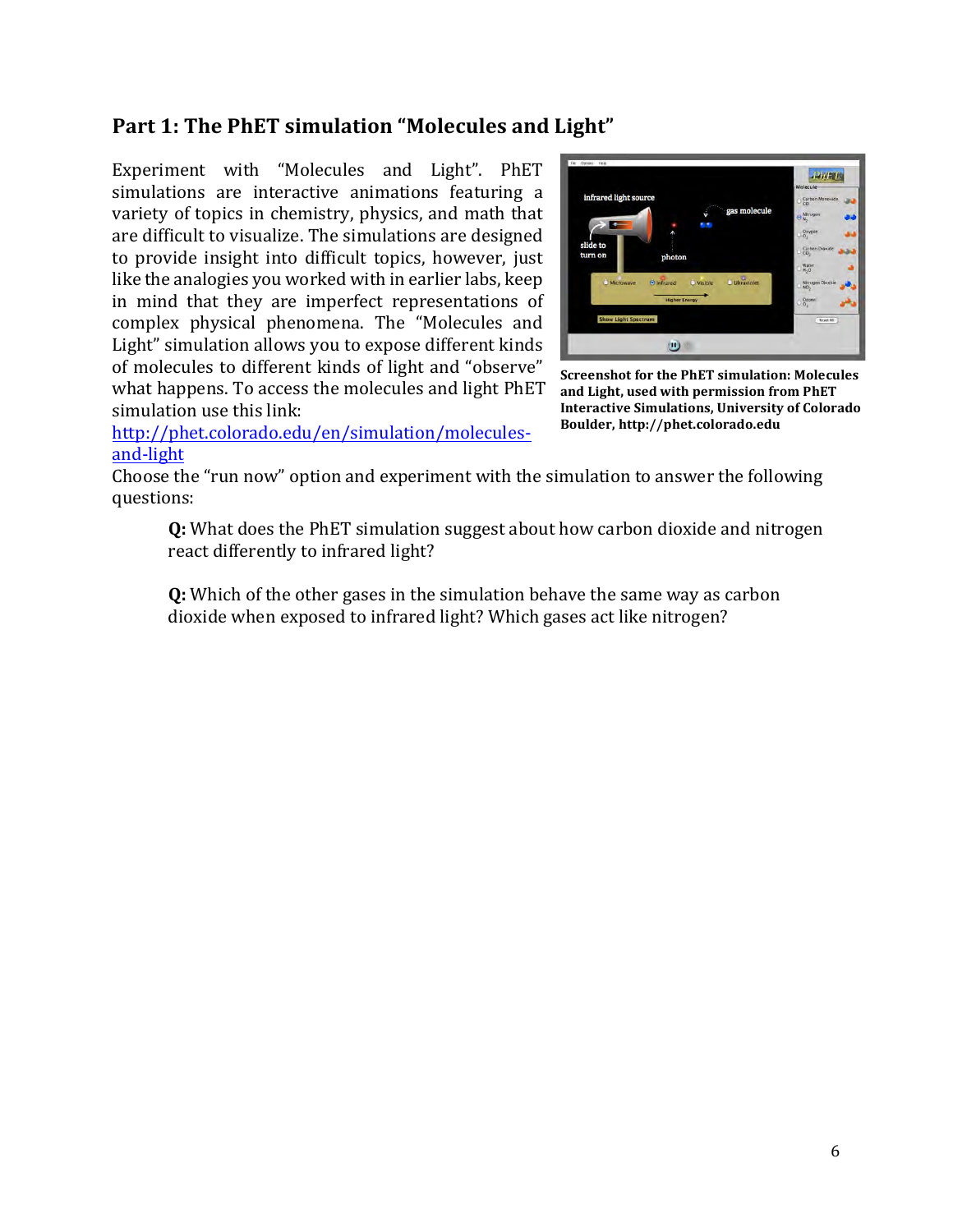### Part 2: IR absorption of various substances: using a home built **spectrometer.**

### **Building an IR spectrometer**

Your lab instructor can help your group assemble the spectrometer below. An important feature is that there must be a clear path for the IR light to go through the holes in the sample holder to the infrared detector. The hot plate stabilizer should not block the IR light to the detector.



Placing the hot plate on its side may create a burn or fire hazard. Precautions need to be taken to ensure that the surface it is placed on is nonflammable. Keep plastic bags away from the hot plate surface. Make sure the hot plate stabilizer does not block the beam path and that there is a clear path from the infrared source through the sample holder and to the sensor.



Your finished setup should look like this.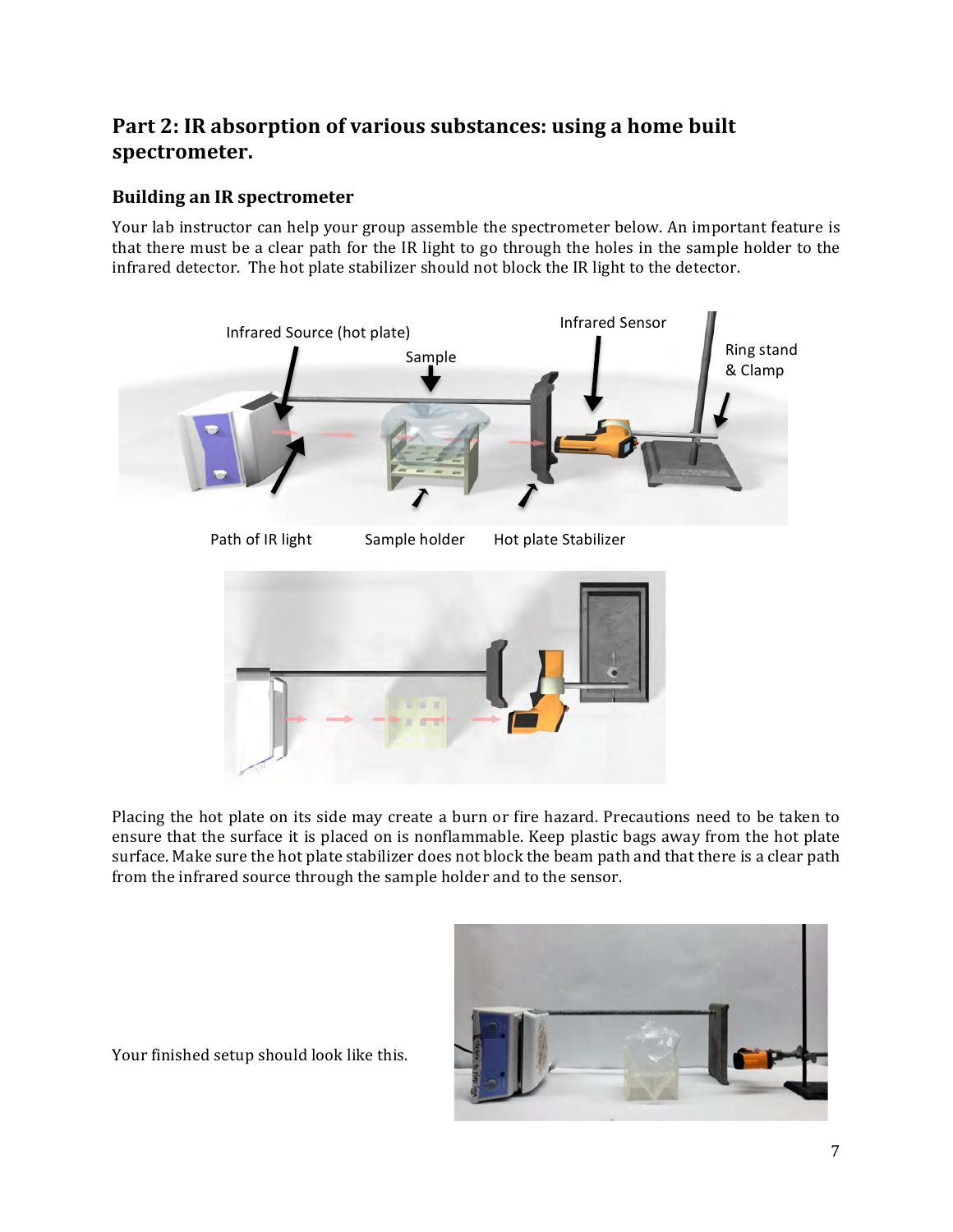### **Making Measurements**

1. Obtain bags of  $N_2$  and  $CO_2$  from the tanks with your instructor's assistance. Do not overfill bags, so that you can press them into the shape of the sample holder (as shown in the pictures below).

 $A.$  B.





**Plastic Bag Figure. Partially filled plastic bag: (A.) in the sample holder, and (B.) in the sample holder** but pressing gently down to mold the bag into the shape of the sample holder.

2. To make measurements, one student holds down the IR thermometer trigger for 10-15 seconds to stabilize the detector before measurements can be made. Another student can place the sample in the sample compartment, gently holding down the bag, while another student can record the temperature of a blank measurement (nothing in the compartment) or a sample in the compartment.

#### **The experiments:**

Design a set of experiments to explore the following question:

**Scientific Question #1:** Comparing the absorption of infrared light in the presence and absence of each different sample of gas, are there any significant differences that can be observed experimentally?

Using the **Designing Experiments** worksheet to summarize this process, your group should describe a lab procedure to explore the scientific question  $#1$ . A copy of this worksheet will be fixed to the poster that your group will construct in part four. Before collecting data, you need to explain your procedure to your lab TA.

Note that the plastic bag absorbs some IR radiation, but since we are comparing the absorption of IR light in the presence and absence of each sample, the influence of the bag is subtracted out of the measurements.

### **Extra Credit - Extra Challenge: IR spectroscopy (10 pts)**

Your group can extend its data set by investigating other substances. The presence of substance such as water or salt can influence IR absorption in the atmosphere. Your group can design experiments to extend your original study by including the influence of water or salt in the presence of nitrogen and or carbon dioxide. Water may be introduced into a bag, and the bag moved around to promote the formation of water vapor. Salt can be crushed, to increase its surface area, and then introduced into a bag. Your group can also propose the investigation of other substances. In order to receive extra credit, you should describe the results on your poster as well as in the summary submitted. Caution: Do NOT test methane or any other flammable gases.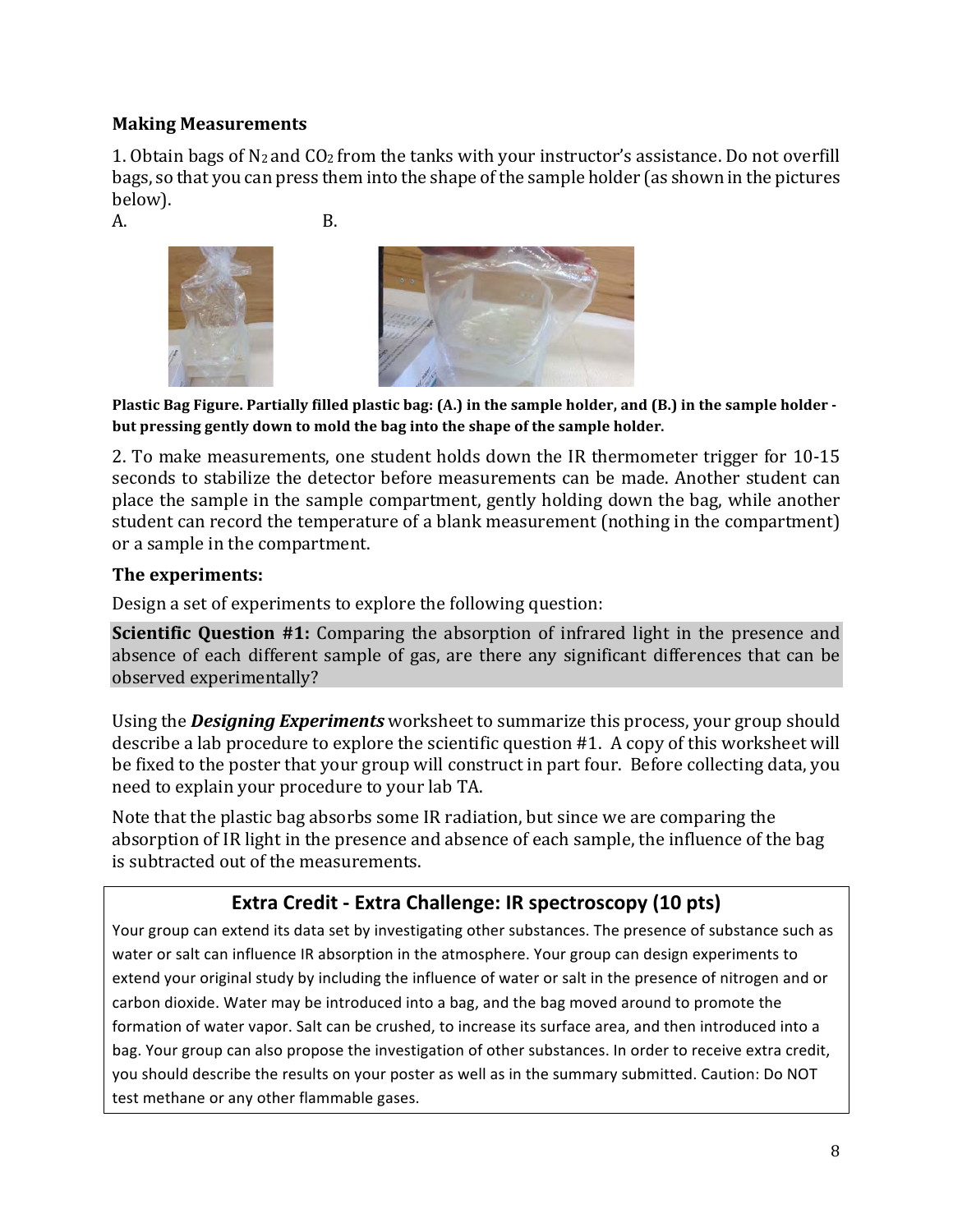### **Designing Experiments Worksheet**

Please use this sheet to summarize your lab group's experiment and findings. **Before going into** *lab, have your lab instructor <u>check and initial it</u>.* 

| Names:      | Experiment #: |
|-------------|---------------|
| Signatures: | Section:      |

| Please describe your    | (attach extra pages if needed) |
|-------------------------|--------------------------------|
| proposed experiment.    |                                |
|                         |                                |
|                         |                                |
|                         |                                |
|                         |                                |
|                         |                                |
|                         |                                |
|                         |                                |
|                         |                                |
|                         |                                |
| (Check in with your lab |                                |
| instructor before       |                                |
|                         |                                |
| performing experiments) |                                |
|                         |                                |
|                         |                                |
|                         |                                |
|                         |                                |
|                         |                                |
|                         |                                |
|                         |                                |
|                         |                                |
| Instructor's initials:  |                                |
|                         |                                |
|                         |                                |
|                         |                                |
|                         |                                |
| Describe the data you   | (attach extra pages if needed) |
| collected:              |                                |
|                         |                                |
|                         |                                |
|                         |                                |
|                         |                                |
|                         |                                |
|                         |                                |
|                         |                                |
|                         |                                |
|                         |                                |
|                         |                                |
|                         |                                |
|                         |                                |
|                         |                                |
|                         |                                |
|                         |                                |
|                         |                                |
|                         |                                |
|                         |                                |
|                         |                                |
|                         |                                |
|                         |                                |
|                         |                                |
|                         |                                |
|                         |                                |
| What claims can you     |                                |
| make?                   |                                |
|                         |                                |
|                         |                                |
|                         |                                |
|                         |                                |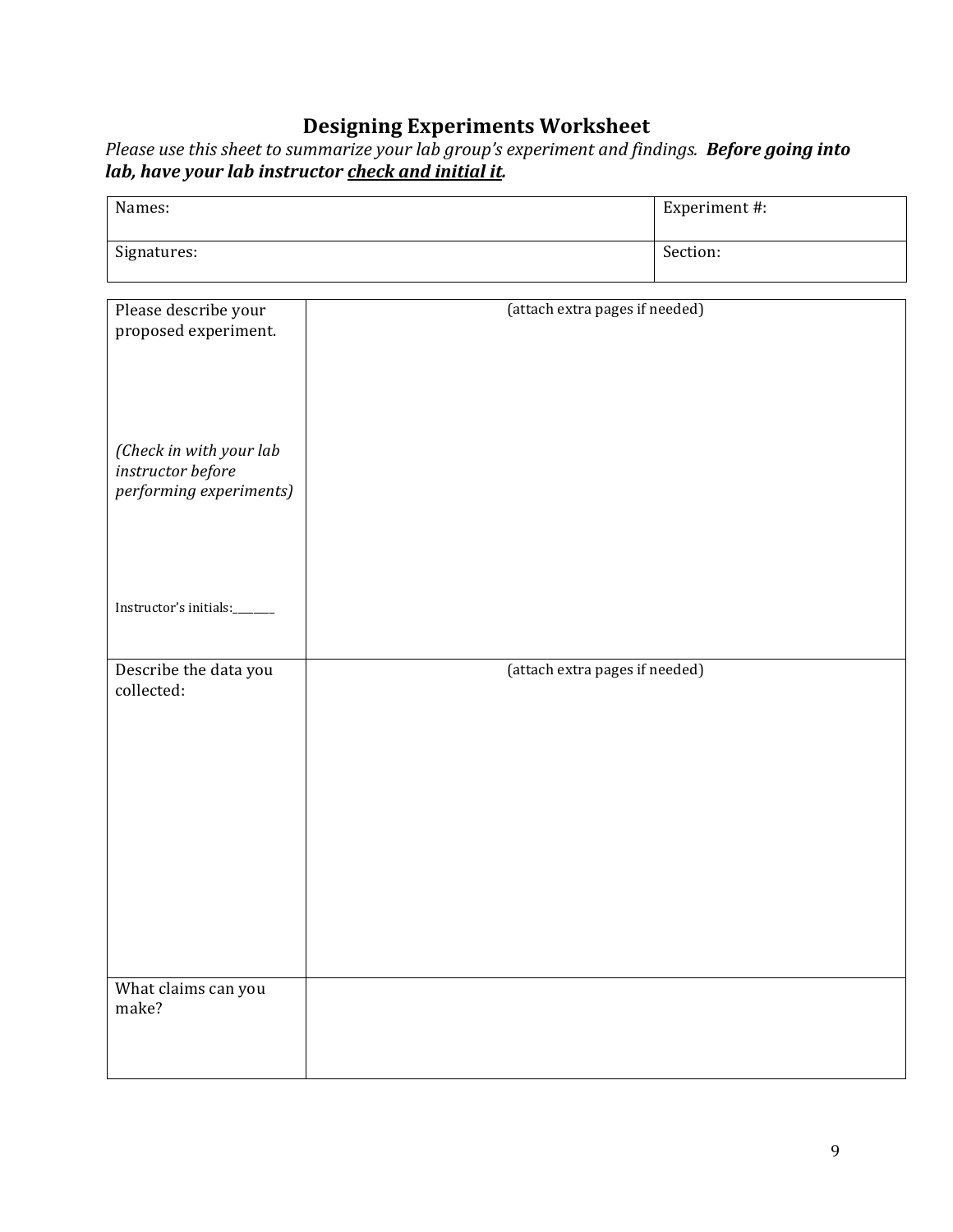### Part 3. Thinking about climate science and results.

**A. The ACS Climate Science Toolkit:** The ACS Climate Science Toolkit is a resource designed to provide insight into the chemistry of the Earth's climate. In particular, it discusses how certain molecules interact differently with infrared light. We'd like your group to look at this website to answer the questions below. The answers should be written in your lab notebook.





**Climate Science Toolkit Logo** used with permission from the **American Chemical Society.**

# http://www.acs.org/content/acs/en/climatescience.html

Q: What does the ACS Climate Toolkit page tell you about why some molecules interact with infrared light differently than other molecules?

**Q:** What are the properties of a greenhouse gas?

**Q:** What effects do greenhouse gases have on the atmosphere?

**B.** Inquiry into your experimental results: Each group should discuss your results and *devise a molecular explanation for what is going on with the gases and the hot plate. Did you observe any differences between gases? The PhET simulation and the ACS Climate Science* toolkit are resources to help you think about your explanation. The questions below are meant to help guide your thinking as a group. You do not need to individually write answers to each one in your laboratory notebook. We'd rather have you talking and interacting with each other *than writing by yourself! As a group you will be presenting your collective ideas in a poster format to the rest of the class at the end of lab.* 

- 1. What were your results?
- 2. How can the data be presented to help understand the results?
- 3. Were differences seen that are statistically significant?
- 4. How did your group's procedures help or hinder good data from being collected?
- 5. What molecular interpretation can be invoked to help explain the data?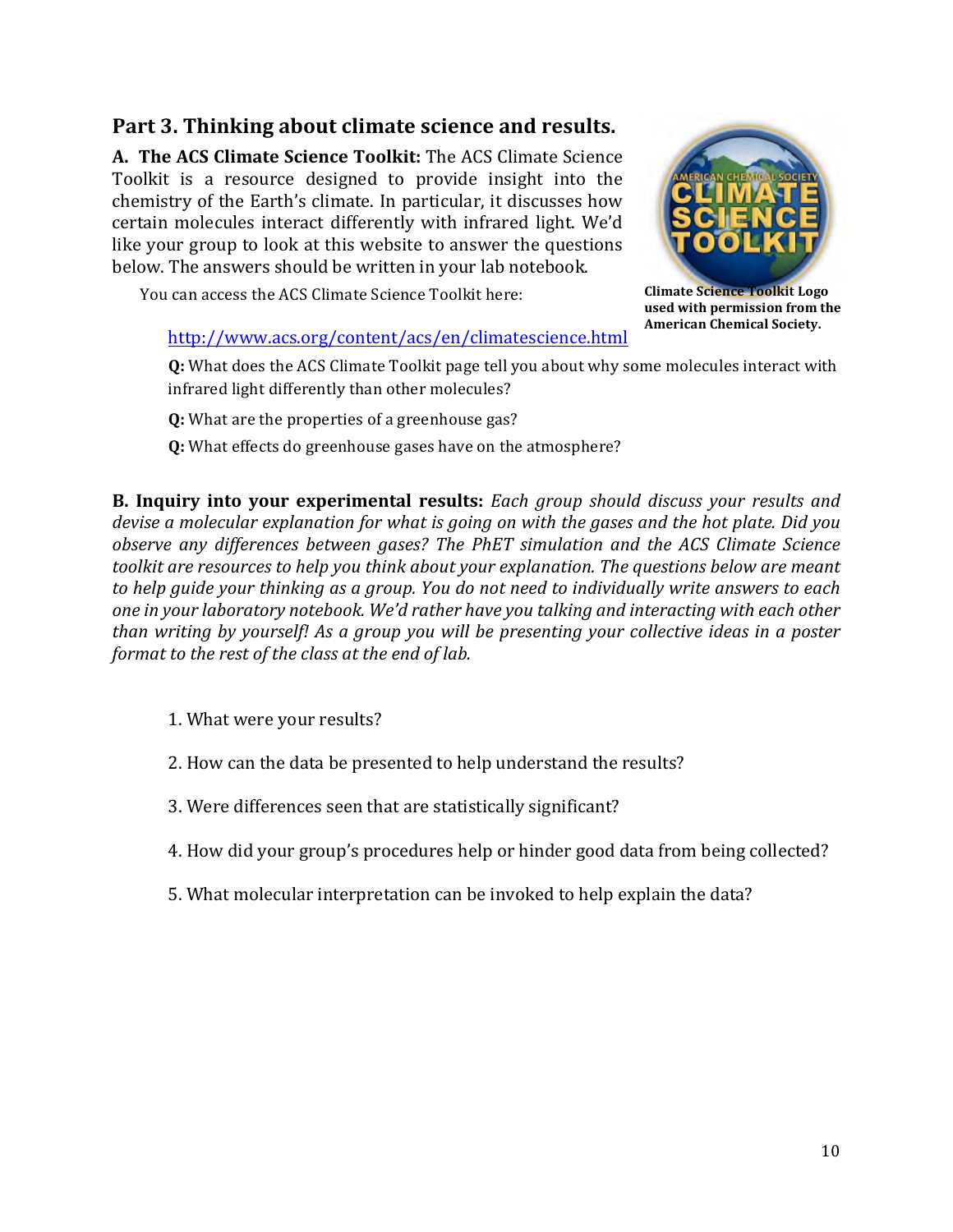### Part 4. Presenting data to the public: poster presentation

Use the evidence you collected from your IR sensor experiment, the PhET simulation, and the *ACS* climate science toolkit to answer scientific question #2 below as a group. Prepare a poster *(poster board and markers are provided)* that summarizes your group's answer and the *reasoning behind that answer to share with the class in a 5-minute presentation.* 

Scientific Question  $#2$ : How do you think increasing the concentration of  $CO<sub>2</sub>$  in the atmosphere would influence the amount of infrared light absorbed and the energy present in the atmosphere?

During the presentations you are encouraged to ask other groups questions!

#### **C.** In order to receive credit for the poster presentation, everyone in each group **is required to submit the Designing Experiments Worksheet to your TA before your** presentation.

Your lab score will be based on the prelab assignment  $(10 \text{ pts})$ , the poster  $(70 \text{ pts})$ , and the presentation  $(20 \text{ pts})$ . In addition, there is extra credit available for this lab (up to 20 pts). All extra credit must be submitted within two days of presenting the poster.

Note: there are two types of extra credit possibilities for this experiment:

- a. Extra Credit Extra Challenge (see page 8): up to 10 pts
- b. Postlab question (see below): up to 10 points.

To submit extra credit, you should upload a word or pdf file to ICN exactly as you would a lab report. For the Extra Credit - Extra Challenge, the file should contain a summary of what additional experiments you carried out (see  $pg 8$ ). For the postlab extra credit, the file should include your answers to the post lab question (shown below).

**Post lab question (extra credit):** Considering the home-built spectrometer below that you worked with in lab, do you think there is an analogy to be made between how the home built IR spectrometer works (IR source  $\Rightarrow$  Gas Sample  $\Rightarrow$  Detector) and the interactions of radiation in our atmosphere with greenhouse gases? Please explain. In your explanation, you should describe the similarities and differences between a spectrometer and atmospheric interactions.